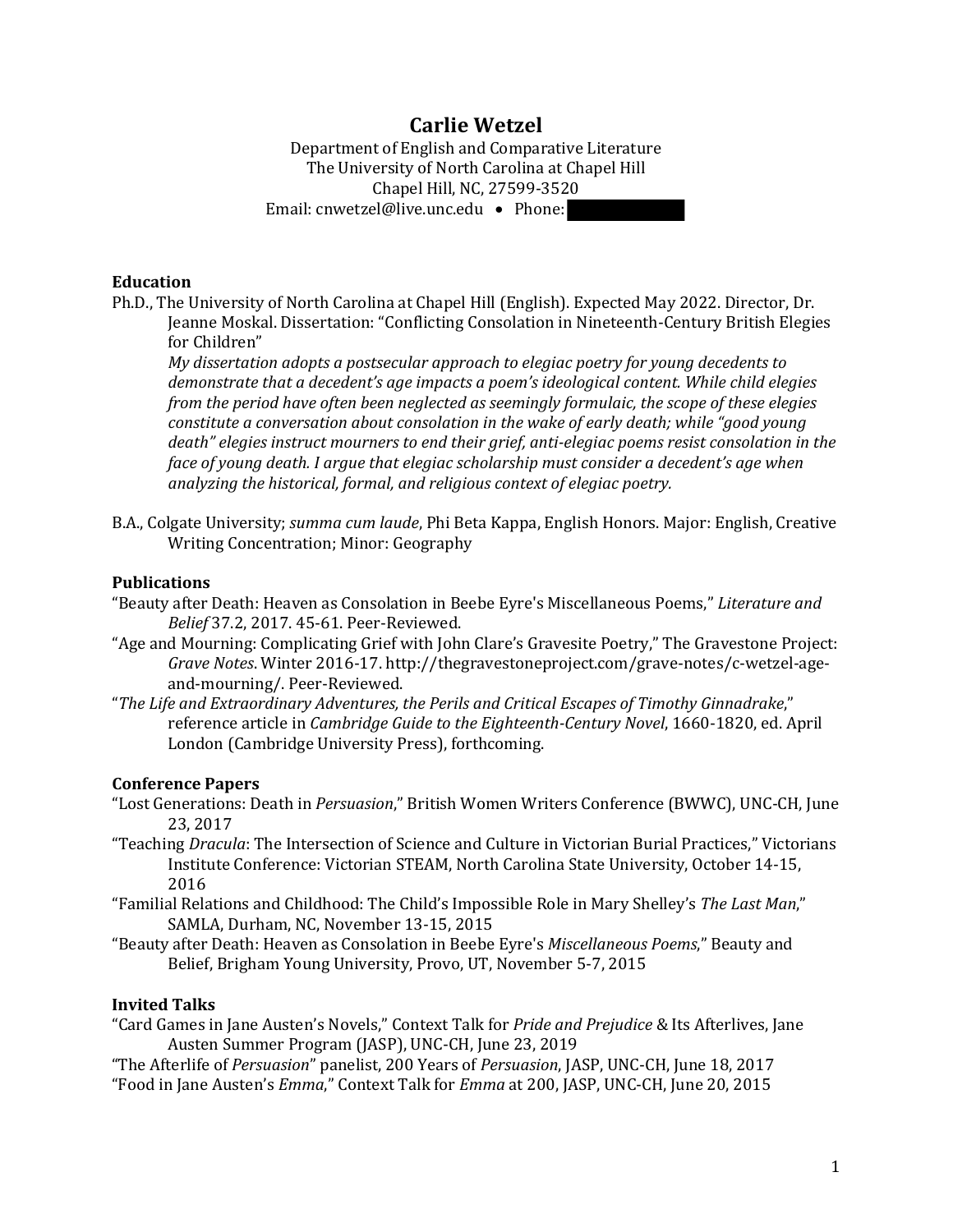### **Rare Book Exhibitions**

- "*Northanger Abbey*: Imagination & the Gothic," a Rare-Book Exhibition for the 2018 JASP, cocurated with Taras Mikhailiuk, Louis Round Wilson Special Collections Library, UNC-CH, June 14, 2018
- "Persuasion: Passion and Perseverance," a Rare-Book Exhibition for the 2018 JASP, co-curated with Taras Mikhailiuk, Louis Round Wilson Special Collections Library, UNC-CH, June 15, 2017

### **Awards and Grants**

C. S. Herschel Award for Course Design for English 105i: Business Composition and Rhetoric, Department of English and Comparative Literature (DOECL), UNC-CH, Fall 2019 Professional Development Award, DOECL, UNC-CH, Fall 2018

Graduate Student Travel Grant from the Deborah Warren Shelton Endowment for Graduate and Undergraduate Student Travel Awards, through the DOECL, UNC-CH, November 2015

### **Teaching Experience**

Graduate Teaching Fellow, UNC-CH, Department of English and Comparative Literature *Courses Designed and Taught as Instructor of Record (13 sections, 3 different courses)* Introduction to Poetry (English 125)

> 2 sections: Spring 2019, in-person; Spring 2021, remote synchronous In this course, I introduce students of all class years to methods of poetry analysis. Students read poetry from many time periods and progress through four units focused *on poetic devices, poetic form, literary theories, and analytical approaches.*

Business Composition and Rhetoric (English 105i Business)

4 sections: Fall 2018; Spring 2020, in-person to remote asynchronous; Fall 2020, remote asynchronous; Fall 2021 in-person

In this course, I introduce mainly first-year students to rhetorical expectations in business writing, and students compose common business genres, including resumes, *cover letters, a recommendation report, and an entrepreneurial report and pitch.* 

Composition and Rhetoric (English 105)

7 sections: Fall 2015; Spring 2016; Fall 2016; Spring 2017; Spring 2018; Fall 2019; Summer Session II 2021, remote asynchronous

In this course, I introduce mainly first-year students to composition across the disciplines (natural sciences, social sciences, and humanities). Students use rhetorical analysis to cultivate genre awareness, and students work in small writing groups to *create and edit original writing and research.* 

```
Graduate Teaching Assistant, UNC-CH, Department of English and Comparative Literature
Course Recitations Taught (1 course, 2 honors recitation sections)
Literature, Medicine, and Culture (English 268), Instructor Dr. Jane Thrailkill, Fall 2017
```
Graduate Research Consultant, UNC-CH, through the Office of Undergraduate Research *Courses Consulted (8 sections, 4 different courses)* Reading Children's Literature (English 284), Instructor Dr. Laurie Langbauer, Fall 2020, remote synchronous; Summer Session II 2021, remote asynchronous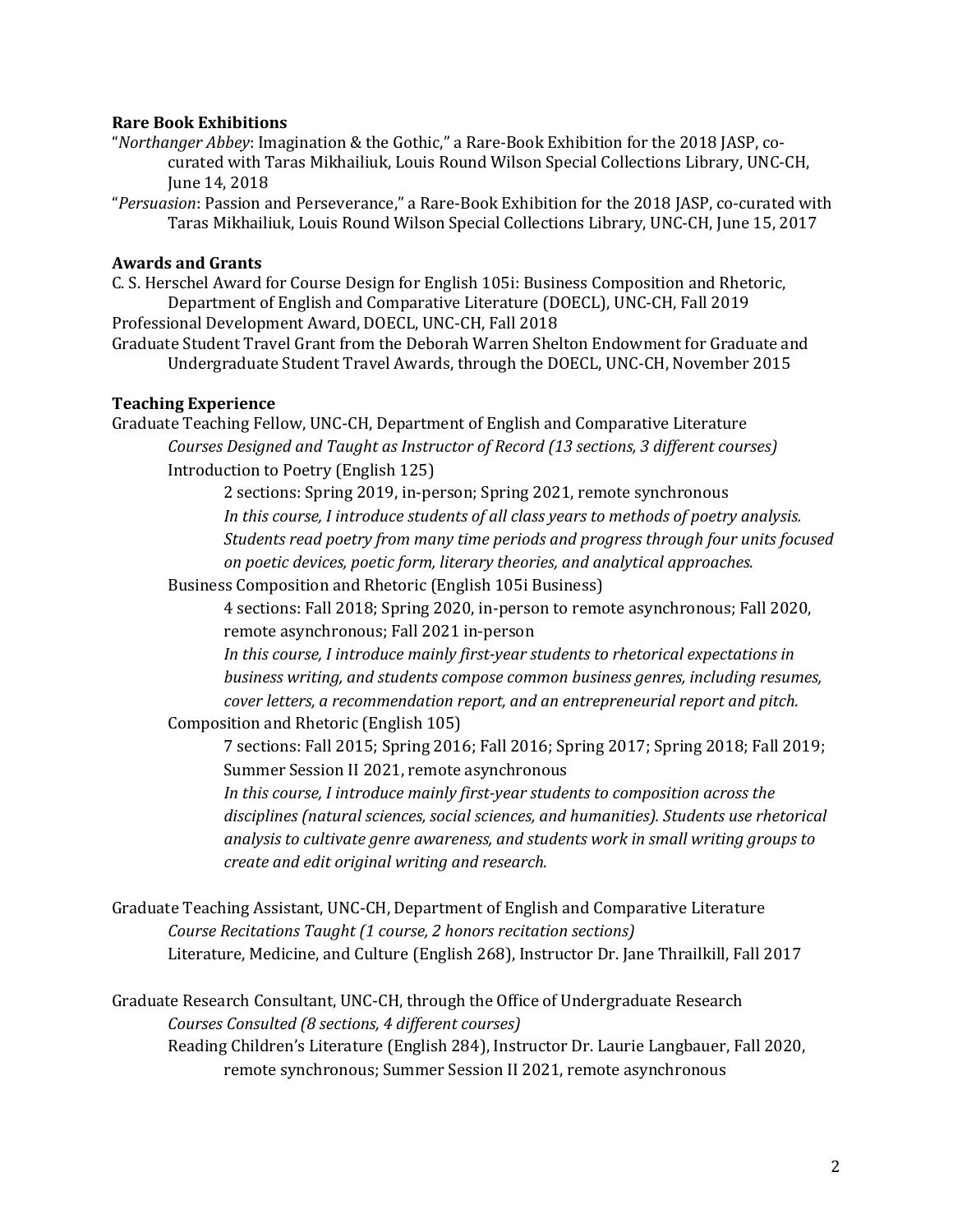Approaches to Drama: PlayMakers Spring 2020 Season (English 274), Instructors Dr. Susan Irons and Dr. Laurie Langbauer, Spring 2017, Fall 2017, Fall 2019; Spring 2020

- British Literature, 19 and Early 20 Century (English 121), Instructor Dr. Laurie Langbauer, Maymester, May 15-31, 2019
- Literature and Cultural Diversity: Remixing Modern American Identity (English 129), Instructor Dr. GerShun Avilez, Maymester, May 16-June 1, 2018

# **Professional Service**

- Writing Co-Instructor: Warrior Scholar Project with Dr. Hillary Lithgow, UNC-CH, July 8-12, 2019; June 23-26, 2020
- Advertising and Editing Intern: *The Keats-Shelley Journal*, Ed. Jeanne Moskal, UNC-CH, Summer 2016-Fall 2018

SAT and ACT Verbal Tutor: ColPrep Tutoring Inc., Carrboro, NC, Fall 2015-Spring 2019

# **Institutional Service**

Panelist: "Effective Teaching in a Compressed Schedule: A Workshop for Maymester Instructors" through the Center for Faculty Excellence, UNC-CH, January 7, 2019 Writing Coach: The Writing Center, UNC-CH, Fall 2018 – Spring 2019 Writing Tutor: Warrior Scholar Project, UNC-CH, June 6-10, 2016; June 4-8, 2018 Registrar: JASP, UNC-CH, Spring 2016

Publicity Committee Member: JASP, UNC-CH, Spring 2016 - 2019

Member and Coordinator: UNC-CH/Kings College London Collaboration and Exchange, UNC-CH, Spring 2015-Spring 2018; U.S. visit June 19-24, 2017

Writing Tutor: Academic Support Program for Student Athletes, UNC-CH, Fall 2014 - Fall 2016

# **Departmental Service**

Research Assistant: Faculty Handbook Committee, DOECL, UNC-CH, Fall 2020-present Peer Mentoring Committee Member (conducted class observations and pedagogical conversations with Teaching Fellows in DOECL): UNC-CH, Fall 2019-Spring 2021

Panelist: "(Re)imagining the Literature Syllabus" Fall Institute for Teaching, DOECL, UNC-CH, August 21, 2017

Mentoring Coordinator: Comparative Literature and English Association of Graduate Students (CoLEAGS); matched incoming Ph.D. students with current student mentors, UNC-CH, Summer 2017 - Spring 2018

Graduate Computer Lab Assistant: DOECL SITES Computer Lab, supervised by Dr. Daniel Anderson, UNC-CH, Fall 2014 - Spring 2015, Spring 2017

# **Pedagogy Training**

- "Equity in Teaching Institute," remote training and workshop about equitable teaching practices through the Center for Faculty Excellence at UNC-CH, February 15-16, 2021
- "Course Design Institute," remote training and workshop about backwards course design through the Center for Faculty Excellence at UNC-CH, December 14, 16, and 18, 2020.

"Passionate Teaching in a Research Environment: How to Create Meaningful Online Learning Experiences," Virtual Graduate Student Summer Residency (VGSSR) through the National Humanities Center, nominated, selected, and funded by UNC-CH, July 13-17, 2020

# **Equity Training**

One Act Training (bystander skills workshop), UNC-CH, February 21, 2017